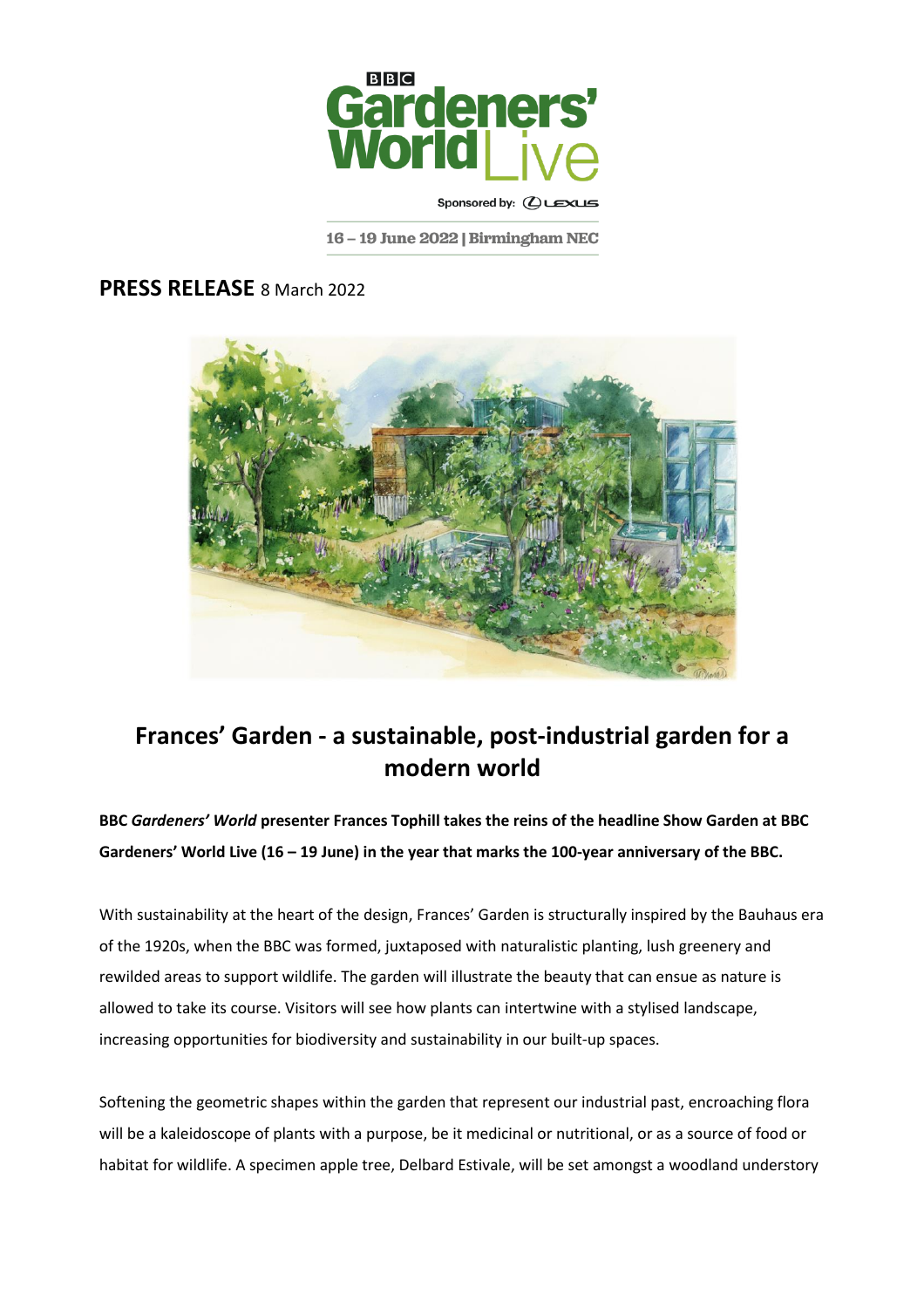

Sponsored by: (CLEXUS

16 - 19 June 2022 | Birmingham NEC

of purple with accents of orange and red, peppered with naturally growing edibles and garden vegetables.

Locally sourced, reclaimed and recycled materials feature throughout the garden design. A grid of sunken Belfast sink ponds sits at the centre, with a vintage greenhouse made from reclaimed wooden windows, a shed made of rusty-patina corrugated iron, and a 2.5m tall bug arch utilising antique radiators, clay pipes, bricks and tiles to create a range of habitats for wildlife.

Contributing to the sustainable nature of the garden, Frances has chosen to work only with plants grown in peat free compost, that have been allowed to grow naturally in the run up to the Show.

Frances says, "*I'm tremendously excited to be creating my first Show Garden at BBC Gardeners' World Live, especially in the 100th anniversary year of the BBC*". Frances continues "*My garden design shows how plants and wildlife can soften even the most industrial of spaces - the boundaries between manmade and the living world blurs as natural forces are allowed back in, to take charge. I hope that visitors come away from the garden with a lasting impression of the wonders of what nature can do given the chance to recover".*

Take-home ideas will be in abundance, from the use of existing materials to create garden features to maximising every inch of a plot and creating a variety of habitats within a small space. Visitors will come away with a feeling of balance and equilibrium as the human world sits harmoniously with the landscape as well as the flora and fauna within.

**BBC Gardeners' World Live runs from 16 – 19 June 2022 at The NEC in Birmingham.** For more information visit [www.bbcgardenersworldlive.com.](http://www.bbcgardenersworldlive.com/)

ENDS